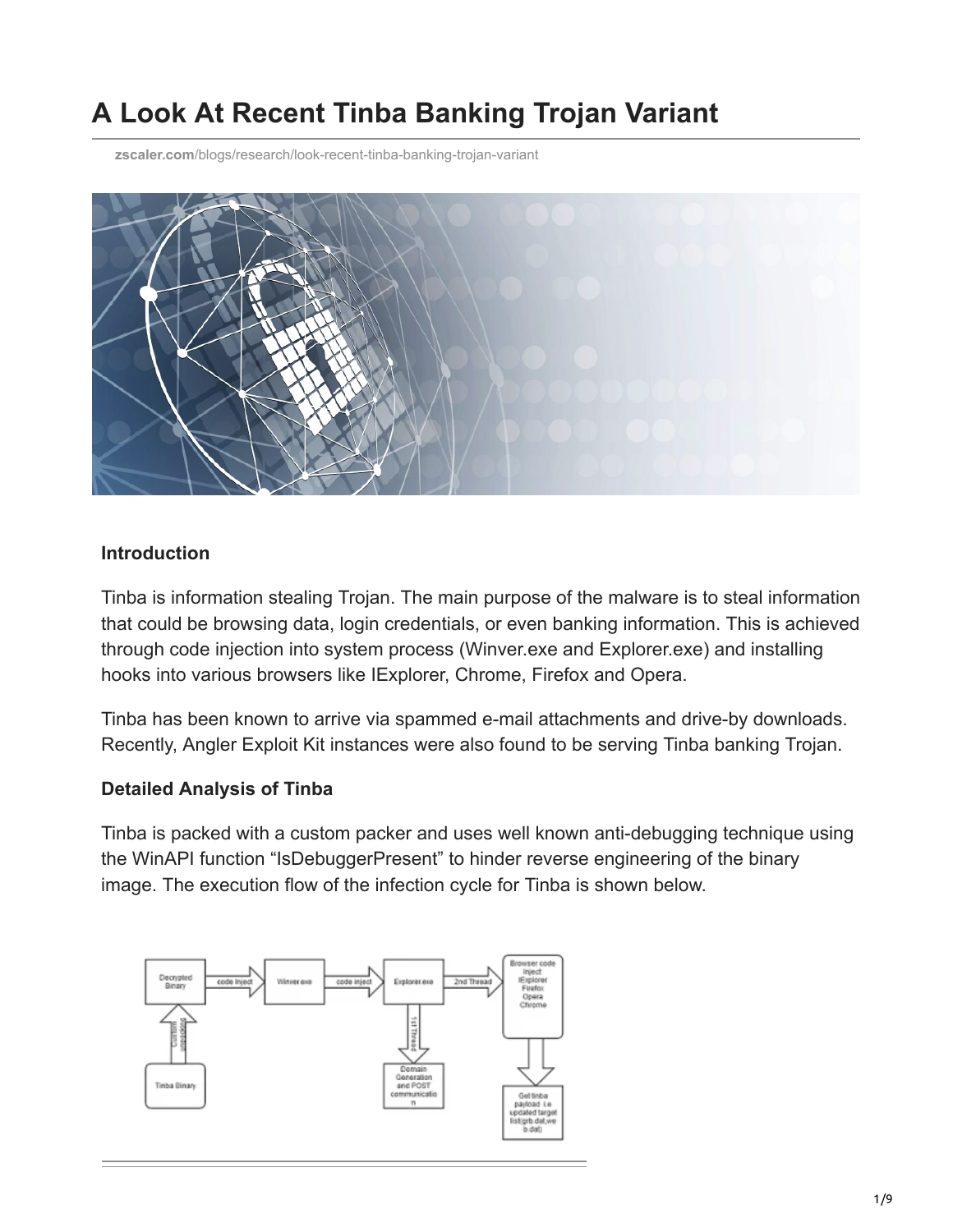#### Execution flow of Tinba

The image below shows the custom packer code being used by the Tinba sample we were looking at.

| lisüks. at 15444 Kunitö 14344 list törtelist sistema tol 1815 alkana hialliseen olis em. 1574. mais suusi, maduk eli 15444 (j                                                                                                                                                                                                                                                                                                                                                                                                                                                                                                                                                                                                                                                                                                                                                                                                                                                                                                                                                                                                                                                                                                                                                                                                                                                                                                                                                                                                                                         |                                                                                                                                                          |                                                                                                                                                                                                                                                                                                                                                                                                                                                                                                                                                                              |
|-----------------------------------------------------------------------------------------------------------------------------------------------------------------------------------------------------------------------------------------------------------------------------------------------------------------------------------------------------------------------------------------------------------------------------------------------------------------------------------------------------------------------------------------------------------------------------------------------------------------------------------------------------------------------------------------------------------------------------------------------------------------------------------------------------------------------------------------------------------------------------------------------------------------------------------------------------------------------------------------------------------------------------------------------------------------------------------------------------------------------------------------------------------------------------------------------------------------------------------------------------------------------------------------------------------------------------------------------------------------------------------------------------------------------------------------------------------------------------------------------------------------------------------------------------------------------|----------------------------------------------------------------------------------------------------------------------------------------------------------|------------------------------------------------------------------------------------------------------------------------------------------------------------------------------------------------------------------------------------------------------------------------------------------------------------------------------------------------------------------------------------------------------------------------------------------------------------------------------------------------------------------------------------------------------------------------------|
| The Vern Delive Phopin Californi Mindles 1949                                                                                                                                                                                                                                                                                                                                                                                                                                                                                                                                                                                                                                                                                                                                                                                                                                                                                                                                                                                                                                                                                                                                                                                                                                                                                                                                                                                                                                                                                                                         |                                                                                                                                                          |                                                                                                                                                                                                                                                                                                                                                                                                                                                                                                                                                                              |
| <b>FRIDAY REPORT OF A REPORT OF A REPORT OF A REPORT</b><br>$-46.81$                                                                                                                                                                                                                                                                                                                                                                                                                                                                                                                                                                                                                                                                                                                                                                                                                                                                                                                                                                                                                                                                                                                                                                                                                                                                                                                                                                                                                                                                                                  |                                                                                                                                                          |                                                                                                                                                                                                                                                                                                                                                                                                                                                                                                                                                                              |
| <b>LESSES</b><br><b>CONSIDERED AND ARRAIGNMENT OF THE SECOND CASE.</b><br>FOTA: 481-94009 # 16 91-114 EXHEAD+13<br><b>LESSE</b><br><b>ABSCAR 49</b><br><b>JHM CAL.FLI</b><br>August 2004<br><b>MARCA</b><br>LEESS<br><b>WHEN</b><br>0949<br>41014<br>644994<br><b>SAIN CAN</b><br><b>See East County Pin Short Stores</b><br><b>Lot 6 mm</b><br>00104174-108<br><b><i>LEERS</i></b><br><b>SOR BRIDGETH PUTFOLIO FEEDING</b><br><b>SIMMY</b> VE<br>basic d<br>OWN BES EST<br><b>August</b> ia<br><b>CONTE ANTIAGAS ENVIRONMENT</b><br>LESSIE<br>19.00<br><b>LEEMS</b><br><b>ABIT II</b><br>1001144-446<br><b>NEEDELA</b><br><b>AFAILI</b><br>THE CAL 23-7<br>useris<br><b>Suite</b><br><b>DE ENT</b><br><b>LESSES</b><br><b>AFTRACIA</b><br><b>DIRK EWE, FST</b><br><b>CONTRACT AT PERINA DESIGNATI</b><br><b>NAMES</b><br><b>ART 800</b><br><b>CONTRACTOR</b><br><b>ABICA</b><br>444.991<br>NAME<br><b>GAM</b><br><b>SHE</b><br><b>ESSE SHOWS FOR SALEINFORD</b><br><b>NATION</b><br>e parma ma<br><b>Box 1779-comp #18 Student-Tel</b><br><b>LESSES</b><br><b>BENEDA RA</b><br><b>THE ENGINEER</b><br>NAMES<br><b>Jack E</b><br><b>BOD PLAND FOR ST. 1970-1981</b><br><b>ROWADA DA 40</b><br>LEEDER<br><b>CEN EDG AVAILS P.IN BS (ELGANDS)</b><br><b>Address</b><br>001031<br><b>Automatic</b><br><b>SILLER</b><br><b>DMC 803</b><br><b>BOILE</b><br><b>MOD 131, EST</b><br>Notes<br>any this years will discuss the<br>38/6/24 24<br>NEEDO<br>10.414.00<br>A CHART ATLTS AGAIN, SEASTERED<br>281, 619<br><b>CEREMONAL PTR SECOND-PH</b><br>---<br><b>SENSINA PM</b> |                                                                                                                                                          | <b>Brolstars (FPR)</b><br><b>ATM</b><br>m<br>11. 88.17039<br>120 80121 410<br><b>BP BREIFEDE</b><br>Li disensato<br>1916<br>IP BRANDE STEVANT, BRANDE<br>I EL BRUS DUGLE BUSIFIERES<br>EL GONE DIGAS WORFFREYER<br>35 MICS JUNEA MOVEMENTS<br>٠<br>BI 8603 SCRAN BOVEFREEFS<br>٠<br>4 FS 8808 SOLIA SVESPAMMETERS<br>in art week raise<br>8 LABY 1988 19013 SINCE CONDINA<br>ERLAND, 21, 201, 201, 0411<br>14 June 1, R. MANAGEMENT CALLERY 4-273<br>Ill equip A.3001087516582584400-4208<br>12 augši: P. 6771871681861711878-17018<br>(2) augst comme ness seasonts unincom |
| <b>LEED FI</b><br>33.90<br>٠<br>6311<br>9-31<br>Notes Li                                                                                                                                                                                                                                                                                                                                                                                                                                                                                                                                                                                                                                                                                                                                                                                                                                                                                                                                                                                                                                                                                                                                                                                                                                                                                                                                                                                                                                                                                                              | PERGRAM 1 MAIL                                                                                                                                           | 29 PAUL S. RASTERSHEIMEDDOW-KOM<br>ITS awds -6.582552642616363646-3258                                                                                                                                                                                                                                                                                                                                                                                                                                                                                                       |
| $-0.0011$<br>44.94                                                                                                                                                                                                                                                                                                                                                                                                                                                                                                                                                                                                                                                                                                                                                                                                                                                                                                                                                                                                                                                                                                                                                                                                                                                                                                                                                                                                                                                                                                                                                    | Galibactifusc + 00FW100                                                                                                                                  | 115 equity 1,000000000000000000<br>12 avgris 1.9800000000000000000                                                                                                                                                                                                                                                                                                                                                                                                                                                                                                           |
| op in texno<br>ARTIST-ET/VAINE, EDUCING                                                                                                                                                                                                                                                                                                                                                                                                                                                                                                                                                                                                                                                                                                                                                                                                                                                                                                                                                                                                                                                                                                                                                                                                                                                                                                                                                                                                                                                                                                                               |                                                                                                                                                          | 9999<br><b><i>ESPROZO1</i></b><br>(S) 4400 Cond 1 6 8 6 cm 3 3 6 8<br>UP BUIL Proc NEWS, CO. Hank<br><b>SSSSSS</b>                                                                                                                                                                                                                                                                                                                                                                                                                                                           |
| <b>Address Brs dans</b><br>CALCOS HE AT AN INCHE TO AT CHINA BY 18 19/18 18 18 18 18 180-1600                                                                                                                                                                                                                                                                                                                                                                                                                                                                                                                                                                                                                                                                                                                                                                                                                                                                                                                                                                                                                                                                                                                                                                                                                                                                                                                                                                                                                                                                         | <b>TARZER</b>                                                                                                                                            | La Marchinana<br><b>PERMIT REGISTERED IN</b><br><b>PERSONAL PROPERTIES</b>                                                                                                                                                                                                                                                                                                                                                                                                                                                                                                   |
| incorrection the difficulties of lost distinct lost set correct and can be the mail of the set of<br>incorporative an de delibe po de valint de las artien or da validades. Après Ap<br>ivosticaline de de selido da 42 selida de 49 delita de 63 48 Madi-Aldi-Madi-Cada<br><b>OF RD 18 16 17 18</b><br>$-1$<br>INTERNATION AS AN SHE'THISK OF KY<br>$\sim$<br>104 34<br><b>MOTHER OC AN ADCOR AN ON</b><br><b>INVESTIGATION</b><br><b>10.00 MM</b><br>$-$<br>$\mathbf{m}$<br>٠<br>$\sim$<br><b>MA MS 40 96 95</b><br>--<br>PHODOS EST OF HE SEEMS TO AN ORDER TO BE FOR THE AN<br>nicologie de prime labias de de se<br>15 88 90 ST 10<br>$-$<br>$\sim$<br>pungkan ian ta ay apina ya ma taiwa ay ta waisy ao ao ao ammambhanadud<br>n-101301'58. 96. 29" SAT15.92. SA 94115F SA 417 AVION 38. 39. SA 38.098529.198090016<br>massusine, se de naixe de de aniste de solam em de solam de solamentalectura. Es<br>n-torceive, as of relies re, as estima or as exima en en car estritaminadam                                                                                                                                                                                                                                                                                                                                                                                                                                                                                                                                                                         | 41918-10-T1008008<br>$\sim$<br><b>EX BUSINESS LIGHTING</b><br>\$5,000 ftd 14.65. Build folks thanking<br><b>80 25 8 83-810285 8:80</b><br>$\blacksquare$ | en is waal protozene<br><b>INSTALL BETLEBER</b><br><b>BILTFUART BAFAFAAS</b><br><b>ATLES MAY</b><br><b>INBREDIER</b><br>an or win<br><b><i>DESIGNATI</i></b><br><b>MOVEMENT</b><br>measureme<br><b>BRAINSONS</b><br><b><i><u>Inchi srial</u></i></b><br><b><i>ARRIVERS</i></b><br><b>BRUSH WOLD</b><br><b><i>REGISTER</i></b><br><b>MAR HOME</b><br><b>PETERNAL</b><br><b>PERMITT</b><br><b>PESTINA</b><br><b>MARKETINE</b><br>EDAMAGE JITFAINI, BENDERE<br><b>ART OF TAXAL</b><br>entricial essagenal<br>measons<br><b><i>PERMIT</i></b>                                    |

Tinba unpacking Routine

The unpacked binary image is shown below which upon execution will perform code injection into system processes like Winver.exe and Explorer.exe.

| Address Hex dump  |    |  |     |           |  |             |            |           |       |           |              |    |            | <b>ASCIT</b>        |           |
|-------------------|----|--|-----|-----------|--|-------------|------------|-----------|-------|-----------|--------------|----|------------|---------------------|-----------|
|                   |    |  |     |           |  |             |            |           |       |           |              |    |            | 00 00 128           |           |
| 00408010188       |    |  |     |           |  | <b>Bibl</b> | <b>And</b> |           | 00100 |           | <b>00.00</b> | 99 | <b>BBI</b> | -------<br>.        |           |
| 00403023          |    |  |     |           |  |             |            |           |       |           |              |    |            |                     |           |
|                   |    |  |     |           |  |             |            |           |       |           |              |    |            |                     |           |
|                   |    |  |     |           |  |             |            |           |       |           |              |    | 6/8        | BERE, . It muitth   |           |
| 10400050          |    |  |     |           |  |             |            |           |       |           |              |    |            | 6F is program canno |           |
|                   |    |  |     |           |  |             |            |           |       |           |              |    |            | t be run            |           |
|                   |    |  |     |           |  |             |            |           |       |           |              |    |            | mode                |           |
| <b>DOM DODG O</b> |    |  |     |           |  |             |            |           |       |           |              |    |            |                     |           |
| E04/20090         |    |  |     |           |  |             |            |           |       |           |              |    |            |                     |           |
| <b>EGA/EDIVIS</b> |    |  |     |           |  |             |            |           |       |           |              |    |            |                     | Decrypted |
| 03403093          |    |  |     |           |  |             |            |           |       |           |              |    |            |                     |           |
| 10409009          |    |  |     |           |  |             |            |           |       |           |              |    |            |                     |           |
| 0040000           |    |  |     |           |  |             |            |           |       | <b>D2</b> |              |    |            |                     |           |
|                   |    |  |     |           |  |             |            |           |       |           |              |    |            |                     |           |
|                   |    |  |     |           |  |             |            |           |       |           |              |    |            |                     |           |
| 10400100          |    |  |     |           |  |             |            |           |       |           |              |    | 98         |                     |           |
| 08408110          |    |  |     |           |  |             |            |           |       | 89.93     |              | no | on         |                     |           |
| 09400120          |    |  |     |           |  |             |            |           |       |           |              |    |            |                     |           |
| 0400133           |    |  |     |           |  |             |            |           |       |           |              | oo | on         |                     |           |
| 10400140          |    |  |     |           |  |             |            |           |       |           |              | oo | <b>GD</b>  |                     |           |
| 03488158          |    |  |     |           |  |             |            |           |       |           |              |    |            |                     |           |
|                   |    |  |     |           |  |             |            |           |       |           |              |    |            |                     |           |
|                   |    |  |     |           |  |             |            |           |       |           |              |    |            |                     |           |
| 00402150          |    |  |     |           |  |             |            |           |       |           |              |    |            | 2121                |           |
| 02402190          |    |  |     |           |  |             |            |           |       |           |              |    |            | . <del>.</del> .    |           |
|                   |    |  |     |           |  |             |            |           |       |           |              |    |            |                     |           |
| 10A/091218        |    |  |     |           |  |             |            |           |       |           |              |    | 98         | ---------------     |           |
| IANDRICO          |    |  |     |           |  |             |            |           |       | 99        | 88           | 99 | 001        |                     |           |
| 00400100          | ba |  | nai | <b>DD</b> |  |             | ee         | <b>DB</b> |       |           |              |    |            | 00 00 00 00 00      |           |
|                   |    |  |     |           |  |             |            |           |       |           |              |    |            |                     |           |

Unpacked Binary

It generates Mutex name using root volume information of the victim's machine as shown below.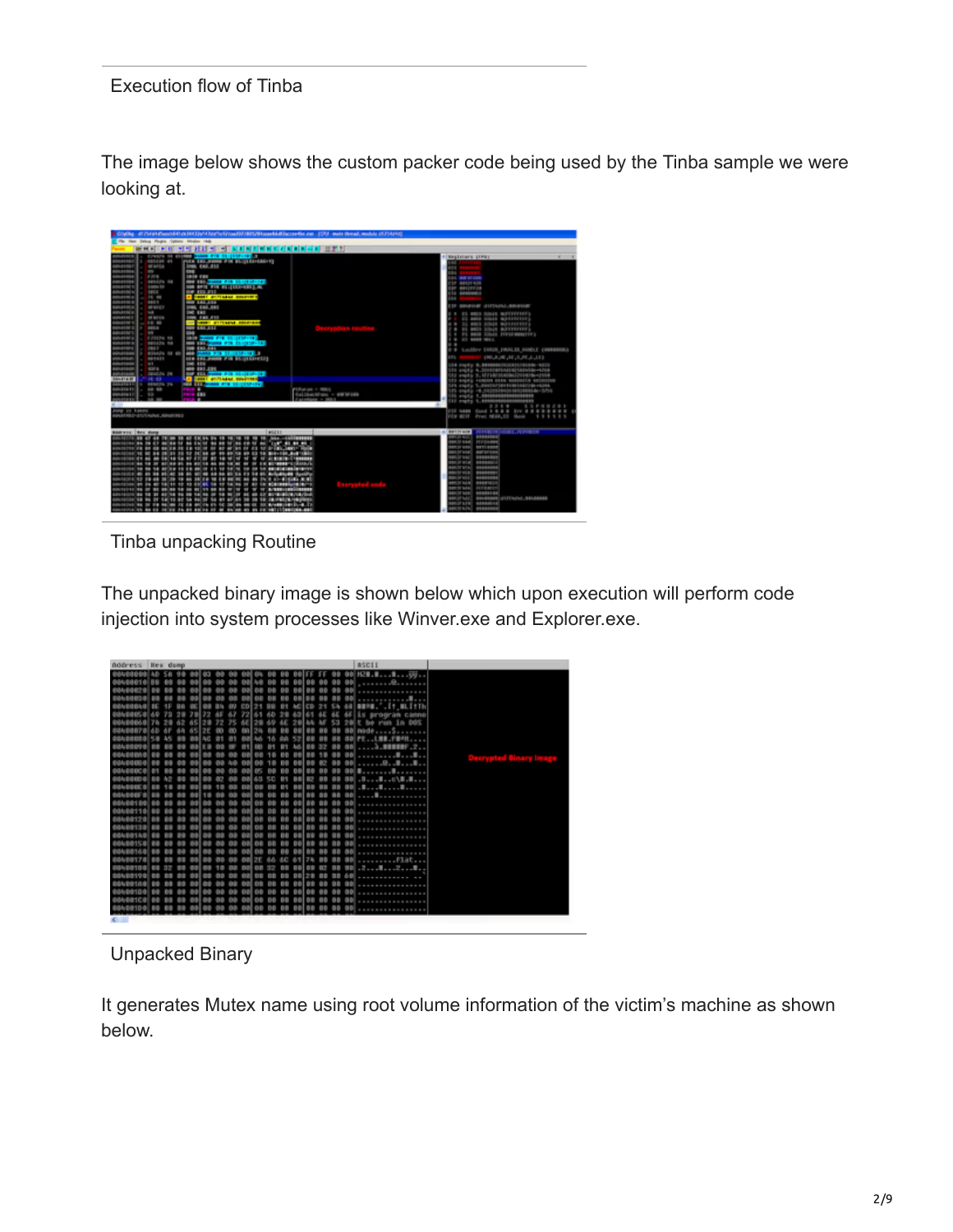| 01623598<br>8870<br>œ<br>0162359D<br>83C7<br>87                      | <b>HOT DUORD PIR SS:[EBP+C]</b><br>EDI.7<br>ADD                                                                                        |                    |
|----------------------------------------------------------------------|----------------------------------------------------------------------------------------------------------------------------------------|--------------------|
| <b>81623568</b><br>8845<br>- 69<br><b>81623563</b><br><b>BSE0 0F</b> | <b>EAX, DVORD PTR SS: [EBP+8]</b><br><b>190U</b><br>AND<br>EAX, OF                                                                     |                    |
| <b>01623566</b><br><b>3C BA</b>                                      | <b>AL.0A</b><br><b>CHP</b>                                                                                                             |                    |
| <b>01623568</b><br>73 84<br>81623566<br>84 38                        | <b>SHORT 01A235AE</b><br><b>JNB</b><br>AL, 38<br>ADD                                                                                   |                    |
| <b>0102356C</b><br><b>EB 02</b>                                      | SHORT 01823580<br><b>JIMP</b>                                                                                                          | ceneration of name |
| 016235AE<br>84 37<br><b>016235B0</b><br>ΛĤ                           | ADD AL.37<br>STOS BYTE PTR ES:[EDI]                                                                                                    |                    |
| 01023581<br>C1AD 08 84                                               | DWORD PTR SS:[EBP+8] 1<br>ROR                                                                                                          |                    |
| 01023585<br>3870 OC<br>01023588<br>73 E6                             | CMP EDIMONORD PTR SS:[EBP+C]<br><b>SHORT 01023500</b><br><b>JNB</b>                                                                    |                    |
| 01023580<br>FC<br>010235BB<br>SF                                     | <b>CLD</b><br>POP EDI                                                                                                                  | 00F9480B           |
| 010235BC<br>C9                                                       | <b>LEAVE</b>                                                                                                                           |                    |
| 010235BD<br>C <sub>2</sub><br>08:00<br>010235C0<br>55                | <b>RETN<sub>8</sub></b><br><b>PUSH EBP</b>                                                                                             |                    |
| 010235C1<br><b>89E5</b>                                              | HOU EBP, ESP                                                                                                                           |                    |
| Stack SS:[0125FFF4]-00F948AC                                         |                                                                                                                                        |                    |
| EAX=0000001B                                                         |                                                                                                                                        |                    |
| Address<br>Hex dunp                                                  | ASCII                                                                                                                                  |                    |
| 36 31 46<br>92<br>0102322R<br>52.52<br>0102323B 60                   | 75 7261F381.C:\Docu<br>3100<br>30 <sub>0</sub><br>h2<br>h2<br><b>SCI 44</b><br>63<br>neats and Settin<br>64<br>53<br>65 74<br>69<br>6E |                    |
| 0162324B<br>67<br>73                                                 | 61 6E<br>gs\srawan\Deskto<br>56<br>44<br>65 73<br>6F<br>76<br>各田<br>74                                                                 |                    |
| 0102325B170 5C<br>64<br>1137<br>35<br>01023268 3h                    | 61 65 65 62 38 pld1754d4d5aeeb8<br>64 34 64 35<br>31 <sub>0</sub><br>56 h1ch3hh32a1h3da4<br>99199<br>$45 - 1$                          |                    |

Mutex name generation

#### **Remote Thread in System Process**

A remote thread is created inside Explorer process that is responsible for creating a copy of Tinba Binary in %APPDATA% & auto start registry entry in Registry hive.

| <b>Flunning</b>      | 44 X<br>▶Ⅲ                     | нŧ                                | 目甲?                       |
|----------------------|--------------------------------|-----------------------------------|---------------------------|
| 8006883              | 3100                           | <b>XOR EAX, EAX</b>               |                           |
| 8096 0885            | A6                             | <b>INC EAX</b>                    |                           |
| 38853091             | ÷                              | <b>NOP</b>                        |                           |
| 1880 599             | 75 18                          | 00960884<br><b>SORE</b>           |                           |
| 10960889             | 48                             | DEC<br>EAX                        |                           |
| 996 0888             | <b>SOEC 08</b>                 | SUB ESP.B                         |                           |
| 0888399              | EB 510E0000                    | CALL<br>10941073                  |                           |
| 1056 0892            | <b>EB 58158008</b>             | 189610EF<br>CALL                  |                           |
| 0960897              | 48                             | <b>DEC EAX</b>                    |                           |
| 10960898             | 83C4 88                        | abb ESP.8                         |                           |
| 10960898<br>10968890 | 48<br>3109                     | DEC EAX<br>XOR ECX, ECX           |                           |
| 1005610              | FF15 ECF7FFFF                  | DUORD PTR DS:[FFFFF7EC]<br>CALL   |                           |
| 10060804             | 0000000<br>E9                  | EALL<br>11895-8939                |                           |
| 99886989             | 58                             | EBX                               | mtd11.70912078            |
| 10968808             | C0184000<br><b>81EB</b>        | SUB EBX, NO18CD                   |                           |
| 0388.00              | 08030000<br>EB                 | CALL<br>12952030                  |                           |
| 0960885              | <b><i>AE 080000</i></b><br>ER. | 02951958<br>GALE                  |                           |
| 10960888             | EB SAFDFFFF                    | 08958613<br>EALL                  |                           |
| 1096050F             | 3108                           | <b>XOR EAXYEAX</b>                |                           |
| 10968801             | 58                             | USH EAK                           |                           |
| 1006-0802            | 58                             | <b>PUSH EAK</b>                   |                           |
| NHV688C3             | SB                             | <b>PUSH EAX</b>                   |                           |
| 10960801             | 8093 73384888                  | LEA EDX,DUORD PTR DS:[EBX+A03073] |                           |
| 109608CA             | 52                             | <b>PUSH EDX</b>                   | mtdll.KiFastSustemCallRet |

Explorer remote thread

The Tinba binary is stored in a hidden folder which is created under %APPDATA% directory:

 *C:\Documents and setting \username \Application Data\mutexname\bin.exe*

It also creates an auto-run registry entry to execute Tinba binary during every windows start-up as shown below: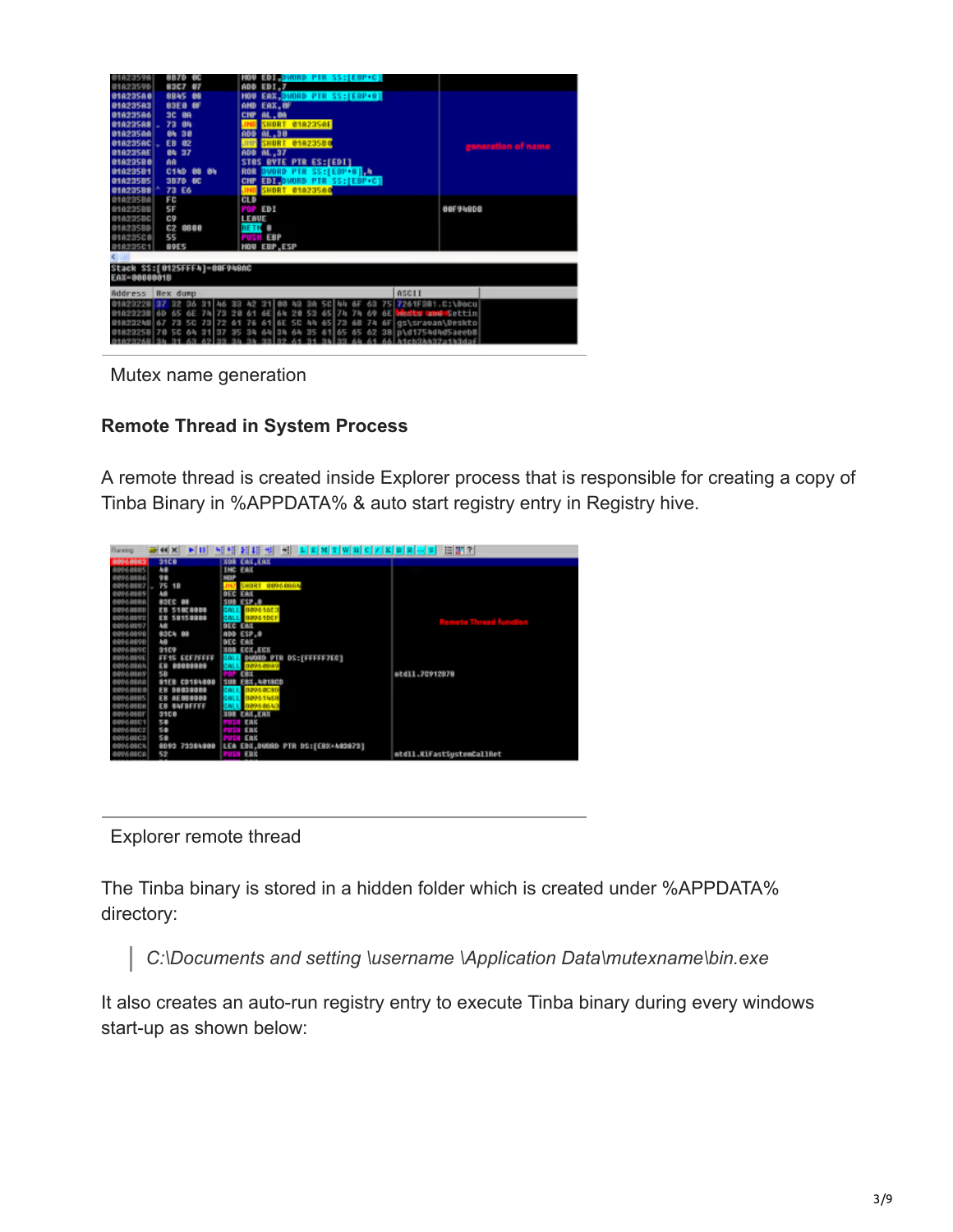

Auto start registry entry

Another thread is also created in Explorer process which is responsible for generating DGA (Domain Generation Algorithm) domains and injecting code into browsers like IExplorer, Chrome, Firefox and Opera.

| فسنعت                     |                                       |                                      | 문학자 전파 일상 최대 최 그 지지원자에서 이사자에서 사장 없었어                              |                        |                           |                          |                                                                  |        |                               |                         |
|---------------------------|---------------------------------------|--------------------------------------|-------------------------------------------------------------------|------------------------|---------------------------|--------------------------|------------------------------------------------------------------|--------|-------------------------------|-------------------------|
| <b><i>ARRAMENT</i></b>    | द्रद्र                                | $-189$                               |                                                                   |                        |                           |                          |                                                                  |        | Begisters (NG)                |                         |
| 00321959                  | 8915                                  | <b>HER ESPECTA</b>                   |                                                                   |                        |                           |                          |                                                                  |        | AL ODDERED                    |                         |
| <b>BEAUTIFUL</b>          | <b>SYLC BOWEROM</b>                   | <b>SOR ESP, NOR</b>                  |                                                                   |                        |                           |                          |                                                                  |        | CE BRIEFERTS                  |                         |
| NAIVO                     | <b>CO GOODGOOD</b>                    | <b>Card Edition Ferrit</b>           |                                                                   |                        |                           |                          |                                                                  |        | <b>DX BUVE/BW</b>             |                         |
| 4642918                   | ŝ                                     | <b>TERRA</b>                         |                                                                   | 020120803              |                           |                          |                                                                  |        |                               | BY BRIGGING SMECHA      |
| BRAZWIZ                   | SYLD STORAGE                          | SUB CRX ABORE                        |                                                                   |                        |                           |                          |                                                                  |        |                               |                         |
| 00429456                  | C                                     | <b>USE ALC</b>                       |                                                                   |                        |                           |                          |                                                                  |        | <b>BP BRIVITIC</b>            |                         |
| 004/1945                  | <b>NORTH ORIGINALS</b>                |                                      | <b>AEA CAY, your Pik SSTEEP-Seed</b>                              |                        |                           |                          |                                                                  |        | <b>St PRECEPAS</b>            |                         |
| 8042948                   | 878679                                | <b>SHIP CARDO FOR SSIELSFIELDS</b>   |                                                                   |                        |                           |                          |                                                                  |        | <b>COL BRASBERR</b>           |                         |
| 12012-002<br>49643942     | Ç                                     | <b>TERR</b>                          | <b>SEE END DOES FOR SSIERPISHED</b>                               |                        |                           |                          |                                                                  | E      |                               | <b>Banchine D</b>       |
| 80434.75                  | <b>BOATL BAKBEEFEE</b>                |                                      |                                                                   |                        |                           |                          |                                                                  |        |                               |                         |
| <b>BRAINETS</b>           | 878674<br>68.87                       | <b>SEED DATES PER SSIERS SEED</b>    |                                                                   |                        |                           |                          |                                                                  | $\sim$ |                               | ES 0003 30515           |
| 8942976                   | <b>ES AFEBREES</b>                    | <b>Cast developed</b>                |                                                                   |                        |                           |                          |                                                                  |        |                               | C1 4440 STNIY           |
| <b>BRAZR7</b>             | ÷                                     | <b>STATE</b>                         |                                                                   |                        |                           |                          |                                                                  |        |                               | 15 8023 32bit           |
| 0562094                   | $\overline{\phantom{a}}$              | Lost                                 |                                                                   |                        |                           |                          |                                                                  |        |                               | BS MARIN SOLLS          |
| <b>PRACTER</b> 1          | m                                     |                                      |                                                                   |                        | <b>Enknown connend</b>    |                          |                                                                  |        |                               | <b>PS 0039 30511</b>    |
| <b>BILAJUKI</b>           | 93                                    | SCHC EAK, EBK                        |                                                                   |                        |                           |                          |                                                                  |        | <b>CS @DOD NELL</b>           |                         |
| 004/2931                  | <b>EFITE</b>                          |                                      |                                                                   |                        | <b>Elaborato consulta</b> |                          |                                                                  |        | 8 Lautfror EBROS              |                         |
| 464,7645                  | <b>CK</b>                             | <b>THEFT</b>                         |                                                                   |                        |                           |                          |                                                                  |        |                               |                         |
| 10042934                  | EX 7900-0004                          | <b><i>REGISTER</i></b><br><b>COL</b> |                                                                   |                        |                           |                          |                                                                  |        |                               | <b>BENGEVAL (10), N</b> |
| 0042948                   | <b>EFSS PLIANING</b>                  |                                      | <b>STATE SWORD PER OSSEKUTORINING</b>                             |                        | keyee130.LoadLibrary&     |                          |                                                                  |        | <b>10 8015 0108 0088</b>      |                         |
| <b>PROVIDE</b>            | <b>MIVIL CZ3ZNAM</b>                  |                                      | LEA EBX, DURING PTR US (EERX-NAULE)                               |                        |                           |                          |                                                                  |        | <b>BAIL</b>                   | 4911<br>99.74           |
| 8062997                   | c                                     | 12,000                               |                                                                   |                        |                           |                          |                                                                  |        | <b><i>Alberta</i></b> Alberta | 8807                    |
| 804-2499                  | <b>SA</b>                             | <b>KWK</b>                           |                                                                   |                        |                           |                          |                                                                  |        | <b>NEWS IT SURE</b>           | 87775                   |
| 0543999                   | <b>EN COUNTRY</b>                     | <b><i>A DON BOAT</i></b><br>$-1$     |                                                                   |                        |                           |                          |                                                                  |        | ages.<br><b>Grand</b>         | 1011                    |
| 8043910                   | ta.                                   |                                      |                                                                   |                        |                           |                          |                                                                  |        | 1010 8924                     | 8/175                   |
| <b>MACRES</b>             | <b>BOAS BAFCIFFE</b>                  |                                      | <b>Sin car beam Fox Street and</b>                                |                        |                           |                          |                                                                  | show.  | <b>WATEL EXIGE</b>            | 2023                    |
|                           |                                       |                                      |                                                                   |                        |                           |                          |                                                                  |        | NUT BOIS DEDG JOVA            |                         |
| <b>EXPERIENCE</b>         |                                       |                                      |                                                                   |                        |                           |                          |                                                                  |        |                               |                         |
|                           |                                       |                                      |                                                                   |                        |                           |                          |                                                                  |        |                               |                         |
|                           |                                       |                                      |                                                                   |                        |                           |                          |                                                                  |        |                               |                         |
|                           |                                       |                                      |                                                                   |                        |                           |                          |                                                                  |        |                               |                         |
| <b>Interview Bry dong</b> |                                       |                                      |                                                                   | <b>ASEEE</b>           |                           | $\wedge$ [ BESTIFSE]     | percents posts to                                                |        | Area Biricalco                |                         |
|                           | <b>BOFFBETIEC 20 99 FAINT OR SEAT</b> |                                      |                                                                   | <b>CALL ATTACHED</b>   |                           | <b>BANELEAR</b>          | plecurity - MMC1<br>possono                                      |        |                               |                         |
| NUEBRO                    |                                       | 18.99<br><b>COL</b>                  |                                                                   |                        |                           | <b>BRIVE II FIRM</b>     | SEACHTLINE = 0<br>80022002                                       |        |                               |                         |
| <b>MEET BACK</b>          | 49.75<br>22,407<br>12                 | <b>SIC</b><br>42<br>41.91<br>83 73   | 481<br>22.47                                                      | FloorerUSLcrecoft      |                           | <b><i>REST CERR</i></b>  | <b>Phreadlend San - 00062946</b><br><b>Willens</b> or final bush |        |                               |                         |
| 0001483                   | <b>ALL</b><br>did 1                   |                                      | P.P.                                                              | <b>Mindson/Corrent</b> |                           | <b>BRIDE &amp; E WAY</b> | clare art are - max<br>89808004                                  |        |                               |                         |
| NIFER                     |                                       |                                      |                                                                   | FB Beruisvillen, \$159 |                           | <b>BENT I FIRE</b>       | CreutiseFlien = 0<br><b>BREIGEN</b>                              |        |                               |                         |
|                           |                                       |                                      | annrazcion se ri aviat lo se solos so oc critti so os solo.g.cUtt |                        |                           | dealers of all done.     | exempts afterned - NGLL                                          |        |                               |                         |
|                           |                                       |                                      | amorestint me no notice to se nation on no polos on on rails.i.la |                        |                           | ager y pipe              | PERMATZA RETURN to KernelSZ_POUMPZS                              |        |                               |                         |

Explorer local thread

#### **Domain Generation Algorithm**

The following is the Domain Generation Algorithm (DGA) used by Tinba variant where every sample uses a hardcoded domain and seed to generate the DGA domains.

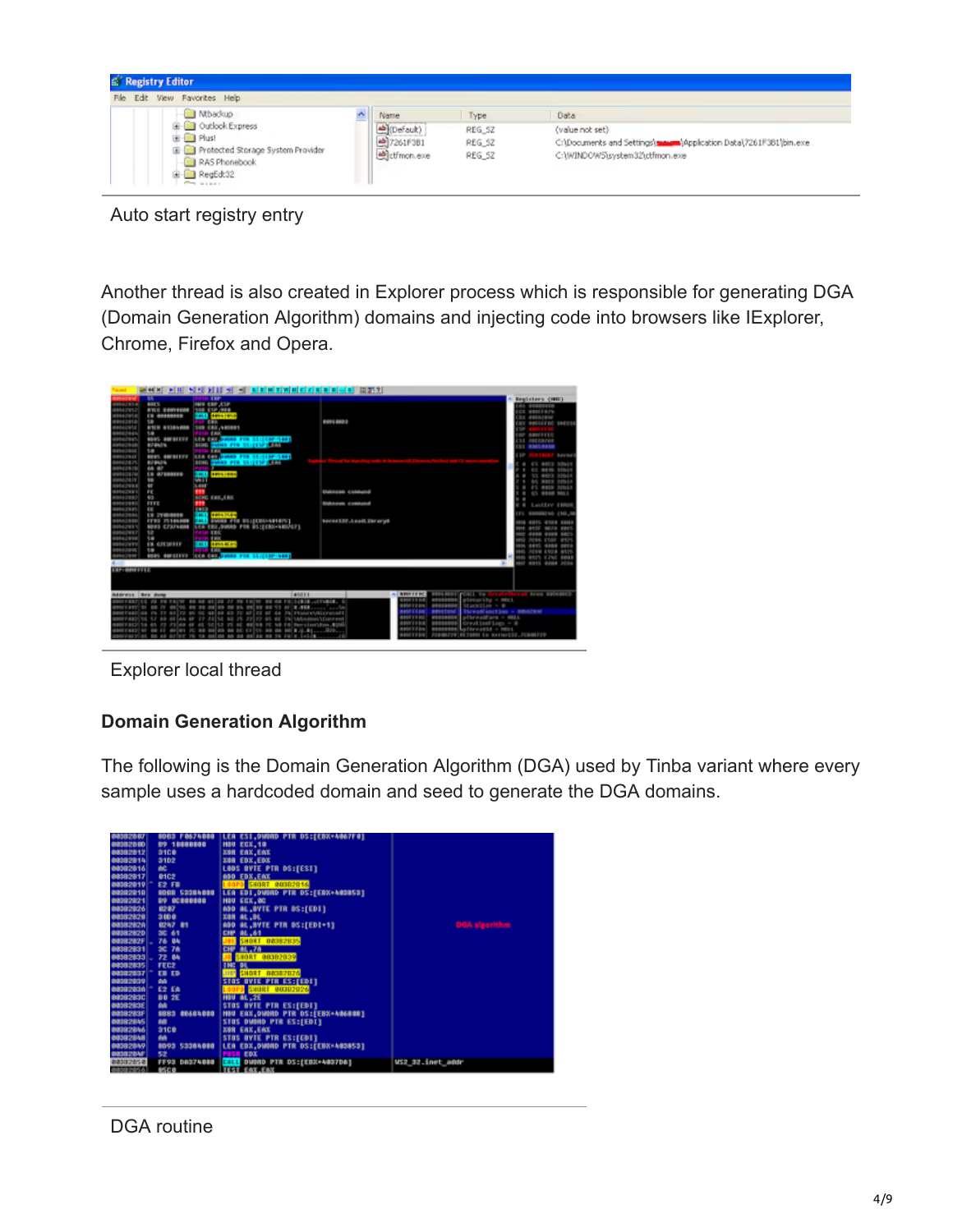| <b>Address</b><br><b>Hex dunp</b> |                                                                                                              | ASC11                           |
|-----------------------------------|--------------------------------------------------------------------------------------------------------------|---------------------------------|
|                                   | <b>78 56</b><br>78<br>13 88 45 6C 03 45<br>R:D                                                               | <b>FRIDAYURINE</b>              |
| 00965720 60<br>G2<br>EB           | 00 00 00 50 57 E8 CB<br><b>DIE</b><br>02100<br>(8.97)<br>EE.                                                 | <b>FFITEM</b>                   |
| 89<br>00965718                    | <b>GB</b> SO BD 85 GB FF FF FF 87 BN<br>2.0<br>5.8                                                           | so aniverse.<br><b>HELLISPE</b> |
| 00065788<br>85<br>EE              | 20150<br>pal an<br><b>Million</b><br><b>BR</b><br>87<br>EB<br>dh Et<br><b>Shift</b><br>$-051$<br><b>DOM:</b> | a.GUURASjaba                    |
| 00065758<br>02 88 05              | FE S7 E8<br>EBISB DE<br>68<br><b>ED</b><br>05<br>新闻                                                          | BE TOP<br>V unXbuyWyp           |
| FF<br>68<br>93<br>00065768        | l ce<br>E9<br>80 28 53<br>C71 00<br>29<br>1919<br>distri<br>0.O                                              | on Uumcaja*                     |
| ee<br>00065778<br>SR<br>2D        | 10 FF 75 ac FF<br>80 FF 75<br><b>All P</b><br><b>05 67 58</b>                                                | Bob. uptui, look-X, 198         |
| FF 98<br>00065788<br>9E           | 98 66<br>93<br>cal ac<br><b>TD</b><br>61<br>65<br>co<br>99<br>ACI AB                                         | 70 UBBLG<br>.u8.C58Fanyl        |
| 00065798<br>65<br>6F<br>68        | 72<br>7500<br>B <sub>B</sub><br>00<br>68<br>63168<br>25 <sup>o</sup><br>89<br>co.                            | 08 loock.ru                     |
| 00965788                          | 00 00 50 2F 66 61 30<br>aal aa<br><b>DO</b>                                                                  | $P / F$ a0                      |
| 009657R8                          | <b>GE GA 25</b><br>65 99 39<br>60160<br>69<br>39                                                             | 00 00 00 SEniiin880md/          |
| 00<br>00965708                    | 00 00 00 60 35 46 76 15Fv<br>oal oo<br><b>DIS</b><br>68 80<br>1212                                           |                                 |
| 00065700                          | 22 52<br>60 a6<br>381w<br>luE<br>6.91<br><b>AF</b><br>62 MG<br>Pa. 11                                        | 44 p91bE2h81nc1FAND             |
| 00965768<br>nn                    | eslac<br>60<br>6F<br>gel ee<br><b>00 EX</b><br>00143<br>2 <sub>C</sub><br>oo                                 | ES COM                          |
| 009657F8<br><b>RC</b>             | 自我<br><b>BBIF7</b><br>FAIRS<br>E1 E2 B2 AC                                                                   | 50 80 80 8 + * $5e^{t} - 30P$ 8 |
| 00965200<br>SH                    | 77 20 35<br>$EC$   $20$<br>E.B.<br>$26$ $ $ 84<br>営学<br>98<br>38<br>A-1                                      | SC FRB. CREAR TO-5000           |
| 00965818<br>75                    | 02129<br><b>CSIDB F6</b><br>77100<br>香精<br>女子<br>70<br>95<br>0 <sup>o</sup>                                  | F3 -FW+1300899 50               |
|                                   | 7319A<br>F.B                                                                                                 | <b>AF ABATBOOSETE DATE</b>      |
|                                   |                                                                                                              |                                 |

Hardcoded Domain and seed

These DGA domains are fast flux domains where single domain is frequently switched to different IPs by registering it as part of the DNS A record list for a single domain.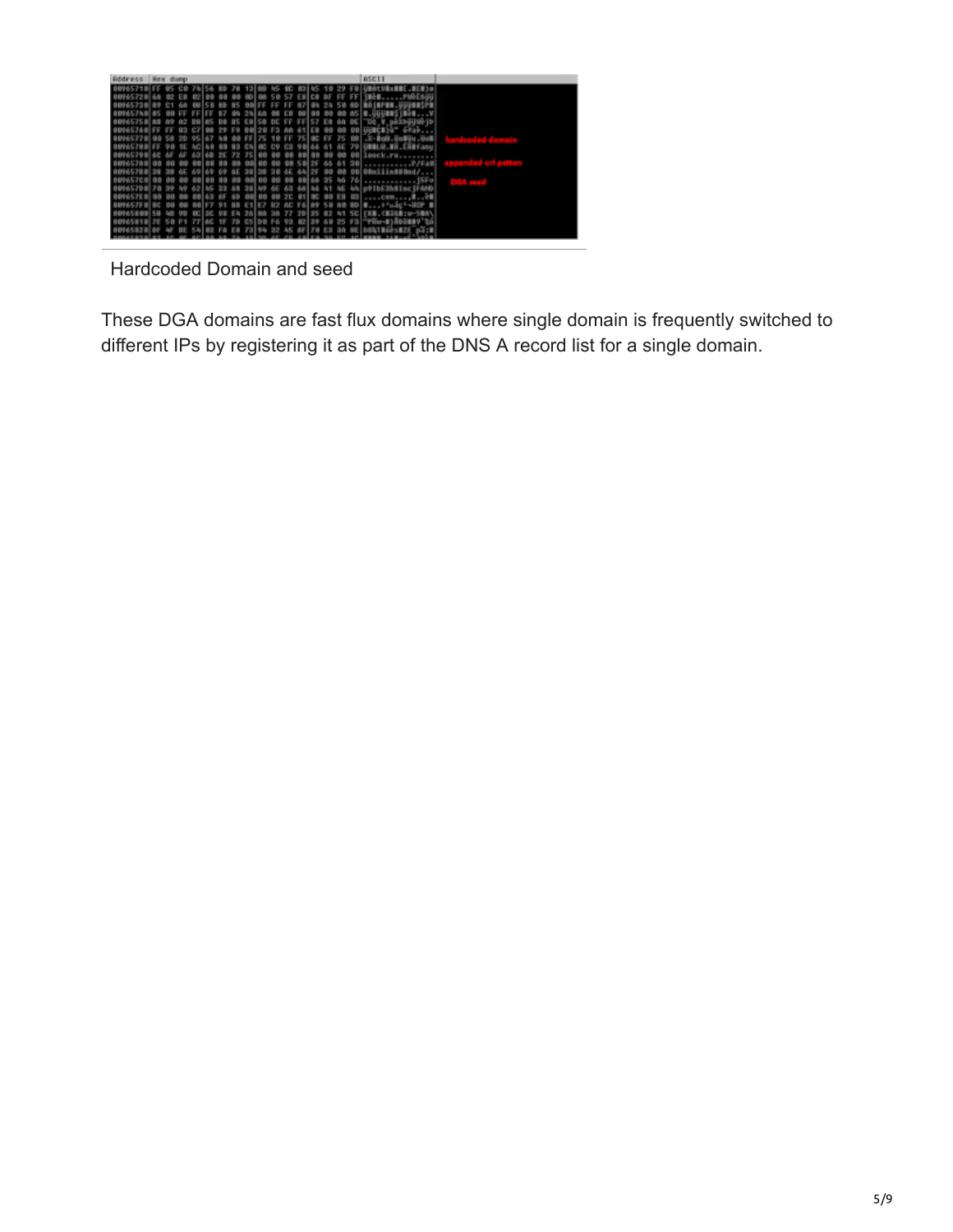| targetHost       | targetIP       |
|------------------|----------------|
| eudvwwwrmyqi.in  | 89.111.166.60  |
| eudvwwwrmyqi.in  | 95.163.121.94  |
| jrhijuuwgopx.com | 176.31.62.78   |
| jrhijuuwgopx.com | 176.31.62.77   |
| norubjjpsvfg.ru  | 210.1.226.15   |
| norubjjpsvfg.ru  | 104.223.122.20 |
| norubjjpsvfg.ru  | 104.223.15.16  |
| scpxsbsjjqje.ru  | 5.178.64.90    |
| scpxsbsjjqje.ru  | 192.198.90.228 |
| scpxsbsjjqje.ru  | 5.178.64.90    |
| wgwnmffclqvu.ru  | 192.198.90.228 |
| wgwnmffclqvu.ru  | 192.3.95.140   |

**Remote Thread in browsers** The Explorer thread searches for browser process either by checking path of the browser executable or by loaded application specific DLL (e.g. NSS3.dll for firefox.exe). If the targeted browser process is found, then the secondary thread is created in the process.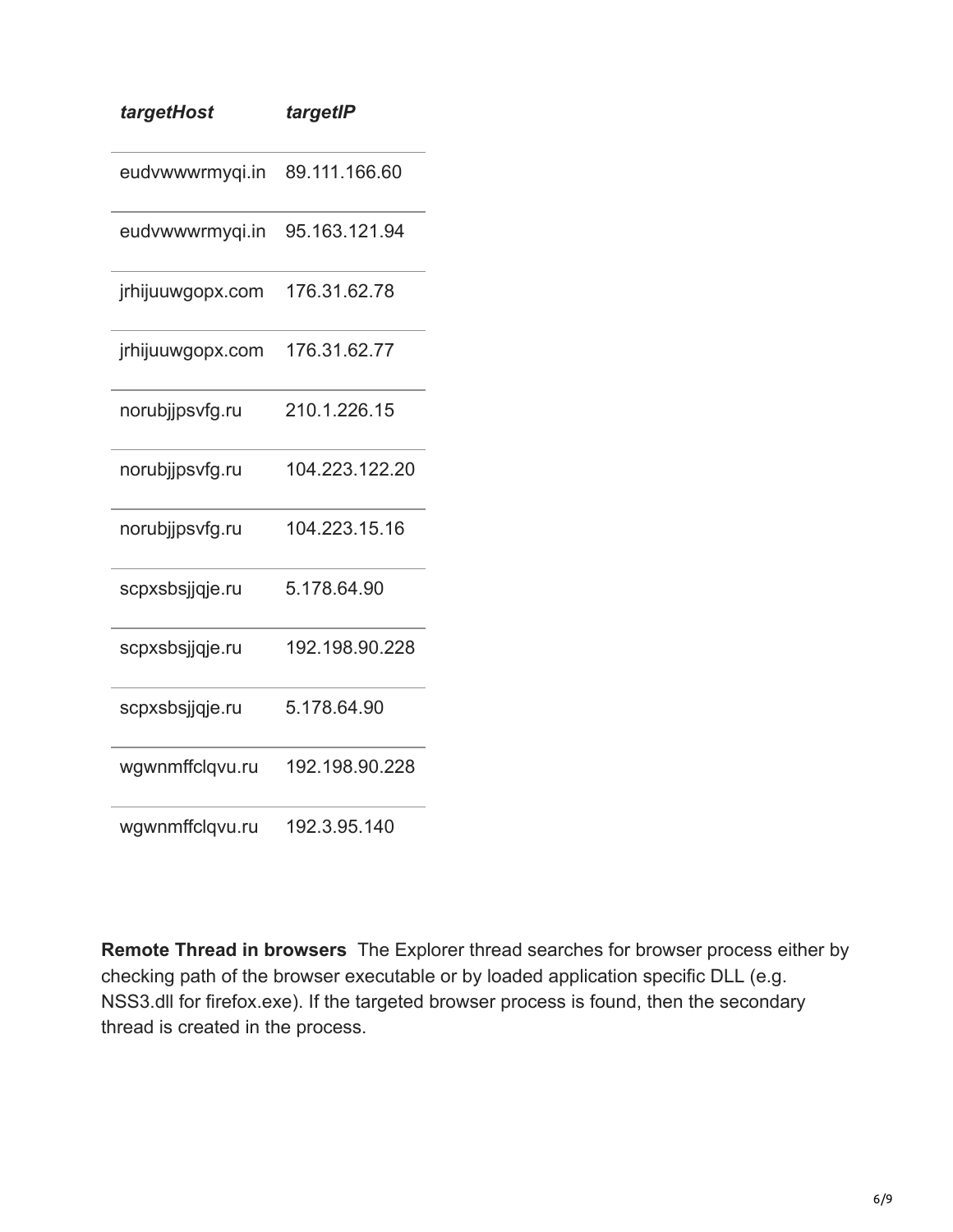| 6.0<br>13557<br>11003588<br>8875<br><b>CUS</b><br>11003588<br>8840<br>œ<br>010035BE<br>8879 18<br>11003501<br>nc<br>38 CC<br>11003502<br><b>HBB35C4</b><br>自白<br>E2 FB<br>01003505<br>11003507<br>61<br>C9<br>183508<br>8088<br>E2<br><b>BB35C9</b><br>55<br>1003500<br>11083500<br><b>89E5</b><br>51<br>010035CF<br>57<br>01003500<br>56<br>01003501<br>1003503<br>8870<br>89<br>1003505<br>8875<br><b>DO</b><br>11003503<br>8940 18<br>01002500<br>39F7<br>010035bb<br>76 80<br>010035DF<br>80 BV/8E | PUSHAD<br><b>BOU BSI DVORD PTH SSIFFROM I</b><br>NOU<br><b>RELEVATE PTR</b><br>SS:TEBP+C1<br><b>NOU</b><br><b>EDI DVORD PIR SS:[EBP+10]</b><br><b>BYTE PTR DSI(ESI)</b><br><b>LODS:</b><br>XOR<br>AL.OCC<br>STOS BYTE PTR ES:[EDI]<br>SHORT DIDDISCI<br>POPAO<br>LEAVE<br><b>THE OC</b><br><b>TERP</b><br><b>NOU EBP.ESP</b><br>ECX<br>ED1<br>en su<br><b>EST</b><br>20<br><b>MOILDIMORD PTR</b><br>55:[EBP+8]<br>NDU<br><b>BALLOUGH PTR</b><br>SS:FERP+01<br>MDU<br><b>NOR DUORD PIR SS:[EDP+10]</b><br><b>NOU</b><br>EDT. EST<br>CHP<br>SHORT B1083SEC<br>LEA EAX, DWORD PTR DS:[ESI+ECX] | kerne132.70808729<br>ntd11.7C910050<br>ntdll.ZuQueryDirectoryFile<br>kerne132.70808729 |
|--------------------------------------------------------------------------------------------------------------------------------------------------------------------------------------------------------------------------------------------------------------------------------------------------------------------------------------------------------------------------------------------------------------------------------------------------------------------------------------------------------|---------------------------------------------------------------------------------------------------------------------------------------------------------------------------------------------------------------------------------------------------------------------------------------------------------------------------------------------------------------------------------------------------------------------------------------------------------------------------------------------------------------------------------------------------------------------------------------------|----------------------------------------------------------------------------------------|
|                                                                                                                                                                                                                                                                                                                                                                                                                                                                                                        |                                                                                                                                                                                                                                                                                                                                                                                                                                                                                                                                                                                             |                                                                                        |
| leturn to 01003C71                                                                                                                                                                                                                                                                                                                                                                                                                                                                                     |                                                                                                                                                                                                                                                                                                                                                                                                                                                                                                                                                                                             |                                                                                        |
|                                                                                                                                                                                                                                                                                                                                                                                                                                                                                                        |                                                                                                                                                                                                                                                                                                                                                                                                                                                                                                                                                                                             |                                                                                        |
| <b>Address</b><br><b>Hex</b> dump                                                                                                                                                                                                                                                                                                                                                                                                                                                                      | <b>ASCII</b>                                                                                                                                                                                                                                                                                                                                                                                                                                                                                                                                                                                |                                                                                        |
| 69 65 78 78 60<br>12081981<br>W                                                                                                                                                                                                                                                                                                                                                                                                                                                                        | 00 iexplore.excimin<br>70<br>97<br>65   2E<br>651<br>m                                                                                                                                                                                                                                                                                                                                                                                                                                                                                                                                      |                                                                                        |
| E20BFBC1<br>63 91 70<br>60<br>15<br>85GRFSD1                                                                                                                                                                                                                                                                                                                                                                                                                                                           | 28 c'ill.la<br>сø<br><b>DOM:</b>                                                                                                                                                                                                                                                                                                                                                                                                                                                                                                                                                            |                                                                                        |
|                                                                                                                                                                                                                                                                                                                                                                                                                                                                                                        |                                                                                                                                                                                                                                                                                                                                                                                                                                                                                                                                                                                             |                                                                                        |

Browser thread

This thread is responsible to get updated Bot configuration details like Target URL list and strings (BOTUID ) from a remote C&C server. If there is no updated list of target URLs from C&C server, then it uses default targeted list of URLs which is stored in the injected code. The list of default target URLs after decryption is shown below.

| Address Hex dunp |  |  |  |  |  |  |  |  | ASCII                                                                      |
|------------------|--|--|--|--|--|--|--|--|----------------------------------------------------------------------------|
|                  |  |  |  |  |  |  |  |  | 04800004 68 74 74 70 73 30 2F 2F 20 20 50 00 00 21 20 6C https://* P!*1    |
|                  |  |  |  |  |  |  |  |  | 04800014 6F 63 61 6C 68 6F 73 74 3A 32 36 31 34 33 2F 73 ocalhost:26143/s  |
|                  |  |  |  |  |  |  |  |  | 04800024 6B 79 70 65 63 74 6F 63 2F 76 31 2F 70 6E 72 2F kupectoc/u1/pnr/  |
|                  |  |  |  |  |  |  |  |  | 04800034 70 61 72 73 65 2A 20 47 50 0D 0A 21 2A 6D 69 63 parse* GPt*nic    |
|                  |  |  |  |  |  |  |  |  | 0480004472 6F 73 6F 66 74 2E 2A 20 47 50 8D 0A 21 2A 67 rosoft.* GP!*0     |
|                  |  |  |  |  |  |  |  |  | 04800054 6F 6F 67 6C 65 2E 2A 20 47 50 0D 0A 2A 61 63 63 00qle.* GP*acc    |
|                  |  |  |  |  |  |  |  |  | 04800064 6F 75 6E 74 73 2E 67 6F 6F 67 6C 65 2E 2A 2F 53 ounts.google.*/\$ |
|                  |  |  |  |  |  |  |  |  | 04800074 65 72 76 69 63 65 40 6F 67 69 6E 41 75 74 68 2A erviceLoginAuth*  |
|                  |  |  |  |  |  |  |  |  | 0480008420 50 00 00 21 2A 66 61 63 65 62 6F 6F 6B 2E 2A P. T*Facebook.*    |
|                  |  |  |  |  |  |  |  |  | 0480009420 47 50 00 00 20 66 61 63 65 62 6F 6F 6B 2E 2A GP*facebook.*      |
|                  |  |  |  |  |  |  |  |  | $04800004$ 2F 6C 6F 67 69 6E 2E 70 68 70 2A 20 50 00 00 00 /loqin.php* P   |
|                  |  |  |  |  |  |  |  |  |                                                                            |

Default Targeted URL list

The collected information form webmail, social media and the banking sites are stored in "log.dat" file.

|                                                             |  |  |  |  |  |  |  |  | 0088F9AC 25 AC 4F 43 41 AC 41 50 50 44 41 54 41 25 50 50 210CALAPPDATA2\P |
|-------------------------------------------------------------|--|--|--|--|--|--|--|--|---------------------------------------------------------------------------|
|                                                             |  |  |  |  |  |  |  |  | 00B8F9BC 61 63 6B 61 67 65 73 5C 77 69 6E 64 6F 77 73 5F ackages\uindows  |
|                                                             |  |  |  |  |  |  |  |  | 00B8F9CC 69 65 5F 61 63 5F 30 30 31 5C 41 43 5C 37 32 36 ie ac 001\AC\726 |
|                                                             |  |  |  |  |  |  |  |  | 00B8F9DC 31 46 33 42 31 5C 6C 6F 67 2E 64 61 74 00 00 00 1F3B1\log.dat    |
|                                                             |  |  |  |  |  |  |  |  |                                                                           |
| ssoccerina sa sa sains sa sa sains sa sa saiss sa sa sa sal |  |  |  |  |  |  |  |  |                                                                           |

Log file path

### **C&C communication & Cryptography:**

The POST request to C&C server contains encrypted system information like system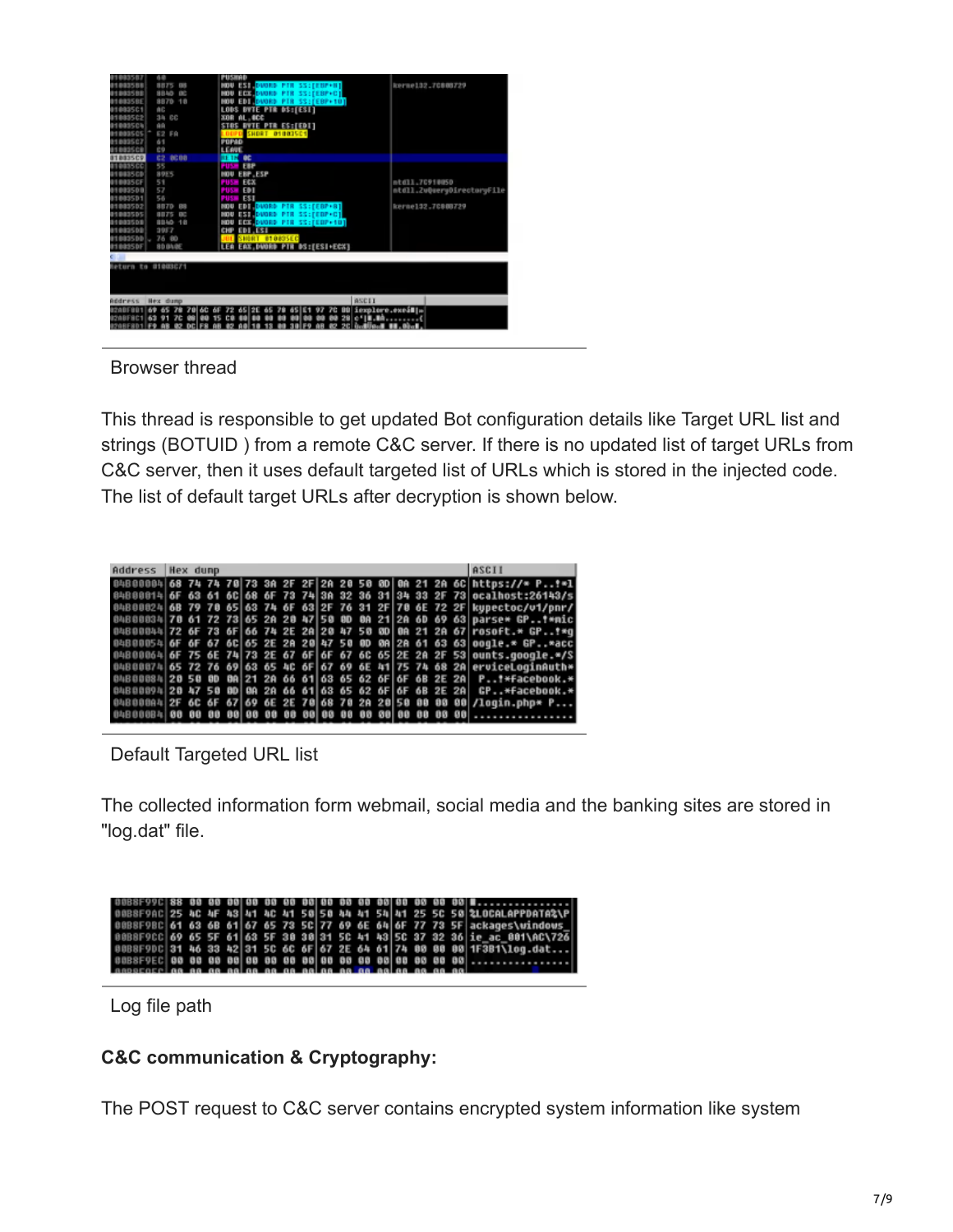volume & version information. The cryptography routine is a simple byte 'XOR' with an 8 bit 'ROR' of the key after each write.

|                 | 55                               | PUSH EBP                            |
|-----------------|----------------------------------|-------------------------------------|
| 0096359D        | 89E5                             | <b>MOU EBP.ESP</b>                  |
| 0096359F        | 8855 88                          | MOU EDX DVORD PTR SS:[EBP+8]        |
| 009635A2        | 8B4D BC                          | <b>NOU EGX.DWORD PTR SS:[EBP+C]</b> |
| 00963505        | 8845 10                          | MOU EAX DUORD PTR SS:[EBP+10]       |
| 009635A8        | 3002                             | XOR BYTE PTR DS:[EDX].AL            |
| 88963500        | C <sub>1</sub> C <sub>8</sub> 08 | ROR EAX.8                           |
| 009635AD        | 42                               | <b>INC EDX</b>                      |
| <b>009635AE</b> | <b>E2 F8</b>                     | <b>SHORT 009635A8</b>               |
| 90963588        | C9                               | LEAVE                               |
| 00963581        | C2 0C00                          | œ                                   |

Send Data Encryption

A sample Tinba POST request to DGA domains with 157 bytes of encrypted data is shown below.



C&C POST Request

Geo distribution of C&C call back attempts that we blocked in past one month:



Geo Location

We have seen following C&C server IP addresses: **Conclusion:**